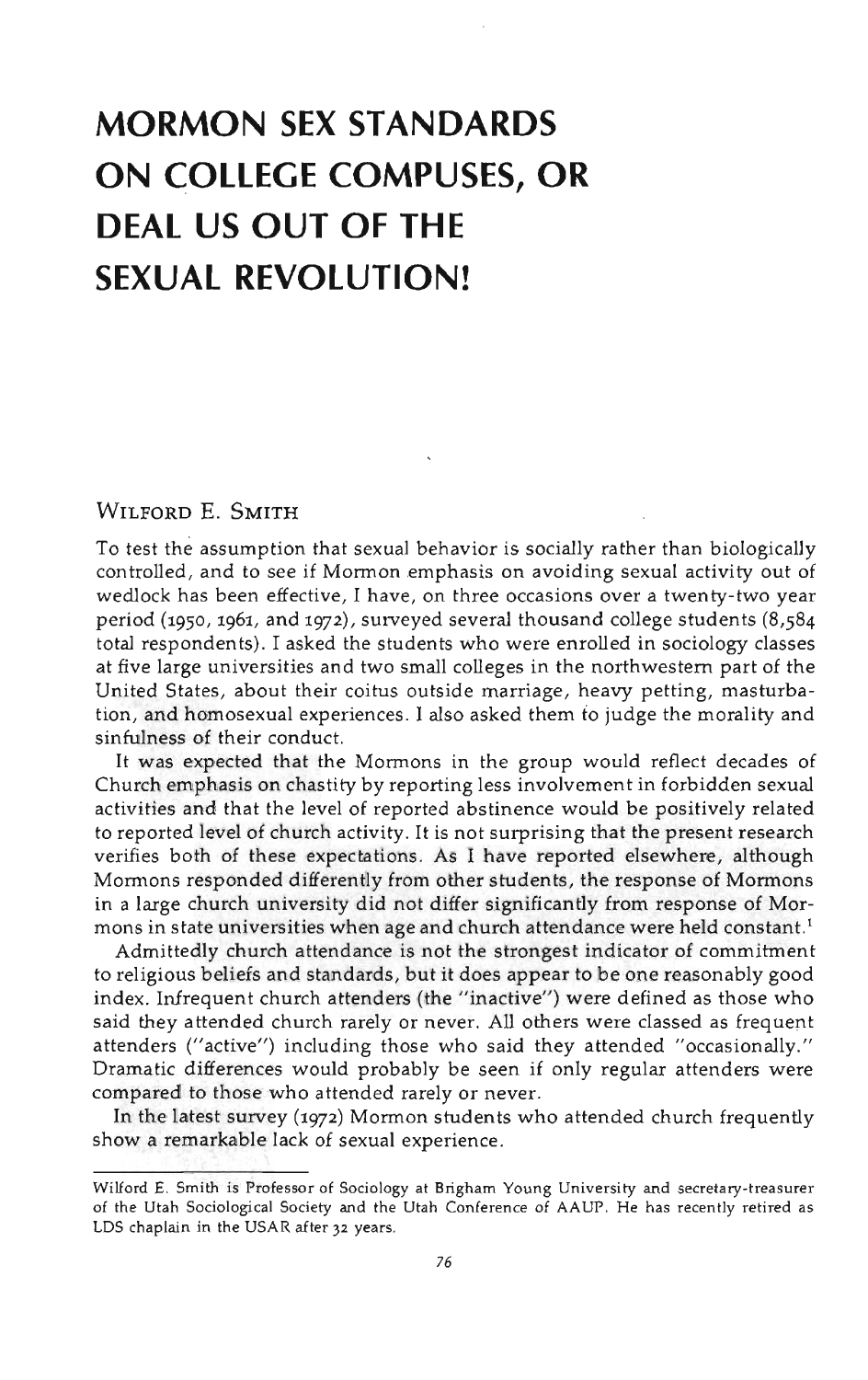#### FIGURE 1



TOTAL EXPERIENCE Mormon Students

It is clear that reported participation in heterosexual petting and intercourse is closely related to church attendance, while masturbation and homosexual activity do not seem to be influenced as much by church activity. It is useful to see how these levels of sexual behavior have changed over time and to compare them with non-Mormon students. The pattern of total sexual activity is very similar to that of *present* activity, so only the latter figures will be reported.

In Table I, percentages of respondents who said that in their present conduct they did not engage in heavy petting are shown to differ greatly by both church affiliation and church attendance. Mormons of both sexes who reported frequent church attendance in 1950 were nearly twice as likely as those who were inactive to report no heavy petting, and this difference became much greater in 1961 and again in 1972. Note that greater abstinence was reported for each succeeding decade by the active Mormons, while the inactive moved toward greater indulgence, just as did all the non-Mormons (excepting the frequently attending men). By 1972 active Mormon respondents were nearly twice as likely to report abstinence as were non-Mormon church attenders. Interestingly, inactive Mormons also reported less participation in sexual activities than non-Mormons who didn't attend Church.

Judgments of the immorality of heavy petting became more liberal over time for all respondents except the active Mormons, who became stricter. The category "Do think it immoral" included only students who declared that nonmarital petting was definitely immoral in and of itself regardless of extenuating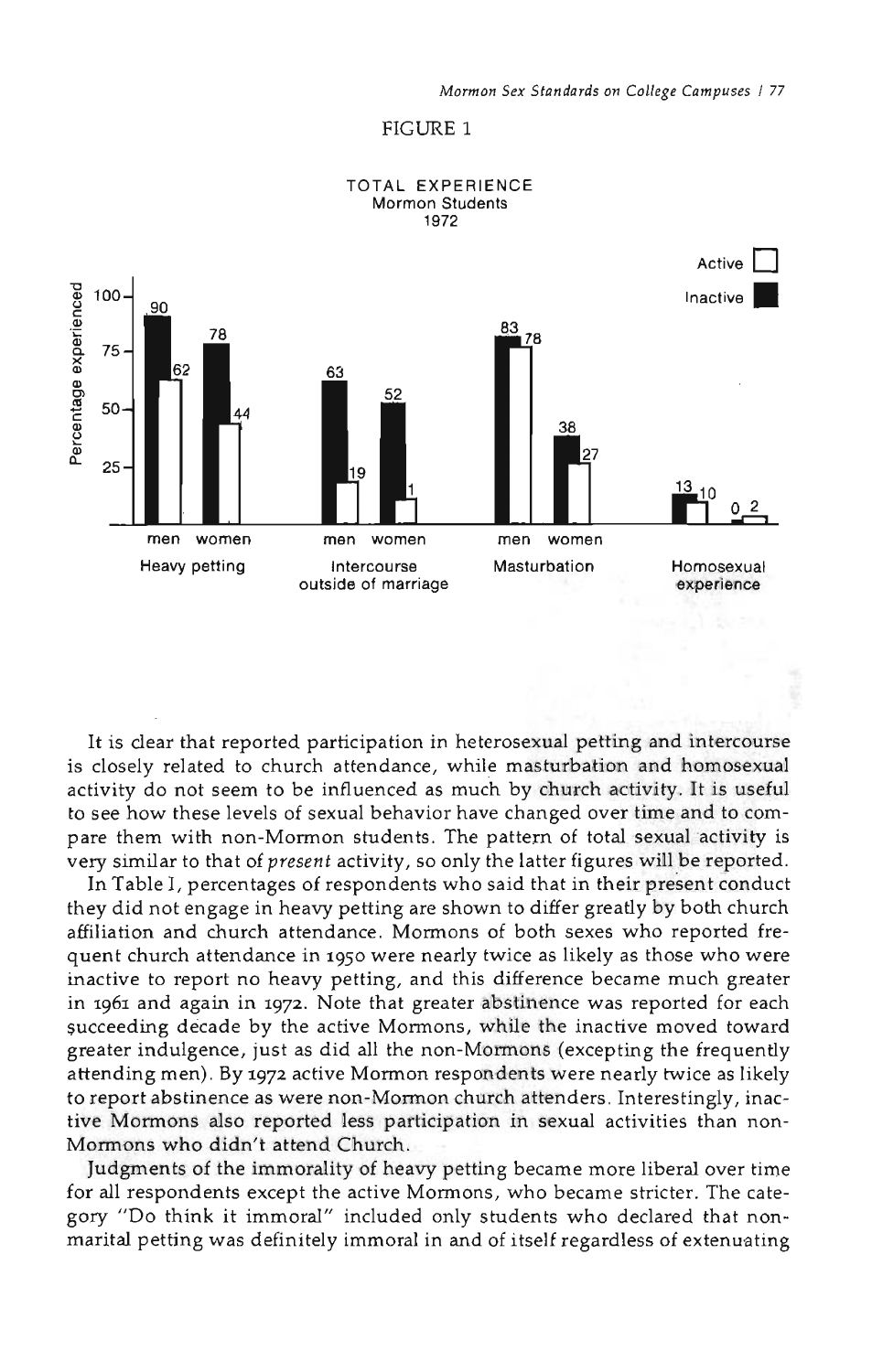#### *78 I Dialogue*

circumstances. Many who generally opposed petting would not oppose it this strongly. In 1972 only 2.6 per cent of the active Mormon women, but 24.S per cent of the church-attending non-Mormon women, said it was definitely *not* immoral. For infrequent attenders, the percentages were 13.3 vs. 42.1. For men the percentages were similar but more liberal.

Clearly, something in Mormon culture seems to set active Mormons apart from others. It seems logical to conclude that Church teachings which reject heavy heterosexual petting account for the difference.

|                        |      | <b>MORMONS</b>                         |                                   | NON-MORMONS                     |                                   |
|------------------------|------|----------------------------------------|-----------------------------------|---------------------------------|-----------------------------------|
|                        |      | Frequent<br>Church<br><b>Attenders</b> | Infrequent<br>Church<br>Attenders | Frequent<br>Church<br>Attenders | Infrequent<br>Church<br>Attenders |
| Do Not Now Participate |      |                                        |                                   |                                 |                                   |
|                        | 1950 | 59.8                                   | 34.5                              | 37.3                            | 31.5                              |
| MALES                  | 1961 | 66.7                                   | 24.5                              | 33.5                            | 23.4                              |
|                        | 1972 | 77.4                                   | 31.4                              | 44.1                            | 23.6                              |
| <b>FEMALES</b>         | 1950 | 70.1                                   | 47.5                              | 62.9                            | 50.9                              |
|                        | 1961 | 77.6                                   | $34 - 4$                          | $57 - 4$                        | 58.7                              |
|                        | 1972 | 82.6                                   | 35.6                              | 42.8                            | 26.8                              |
| Do Think It Immoral    |      |                                        |                                   |                                 |                                   |
| <b>MALES</b>           | 1950 | 49.4                                   | 32.5                              | 42.2                            | 22.7                              |
|                        | 1961 | 47.6                                   | 41.1                              | 34.6                            | 24.9                              |
|                        | 1972 | 51.1                                   | 16.9                              | 21.9                            | 6.1                               |
| <b>FEMALES</b>         | 1950 | 49.5                                   | 32.5                              | 43.9                            | 25.1                              |
|                        | 1961 | 46.5                                   | 31.4                              | 48.6                            | 41.0                              |
|                        | 1972 | 56.0                                   | 26.7                              | $13 - 5$                        | 7.5                               |

## TABLE I Percent Reporting No Present Participation In Heavy Petting and Judging It To Be Immoral

The power of church influence is also shown in Table II, in which strong LDS opposition to non-marital coitus is reflected in trends toward higher chastity among active Mormons of both sexes; Mormons of both sexes who reported infrequent church attendance reported increasing heterosexual activity right along with the non-Mormons, especially in 1972.

Even so, the decline in chastity among non-Mormons was much smaller among frequent church attenders than among infrequent church attenders, the modal response for frequent attenders still being well on the side of chastity in 1972. This was not true for the infrequent attenders, however. By 1972 nearly two-thirds of the men and over half of the women indicated they were participating in premarital sex.

Judgments of the morality of coitus out of wedlock followed a pattern similar to reported levels of participation, the 1972 response being far more liberal for all but the active Mormons of both sexes.

The fact that 48 per cent of *all* non-Mormon women in 1972 (not shown in Table II) said they definitely did *not* consider coitus outside marriage to be immoral in and of itself is indicative of current trends and accentuates the Mormon difference; only 2.3 per cent of *all* Mormon women surveyed in 1972 said that extramarital coitus was definitely *not* immoral. Only 7.1 per cent of all Mormon men in 1972, compared to 61.3 per cent of all non-Mormon men, said that coitus outside of marriage was definitely *not* immoral in and of itself.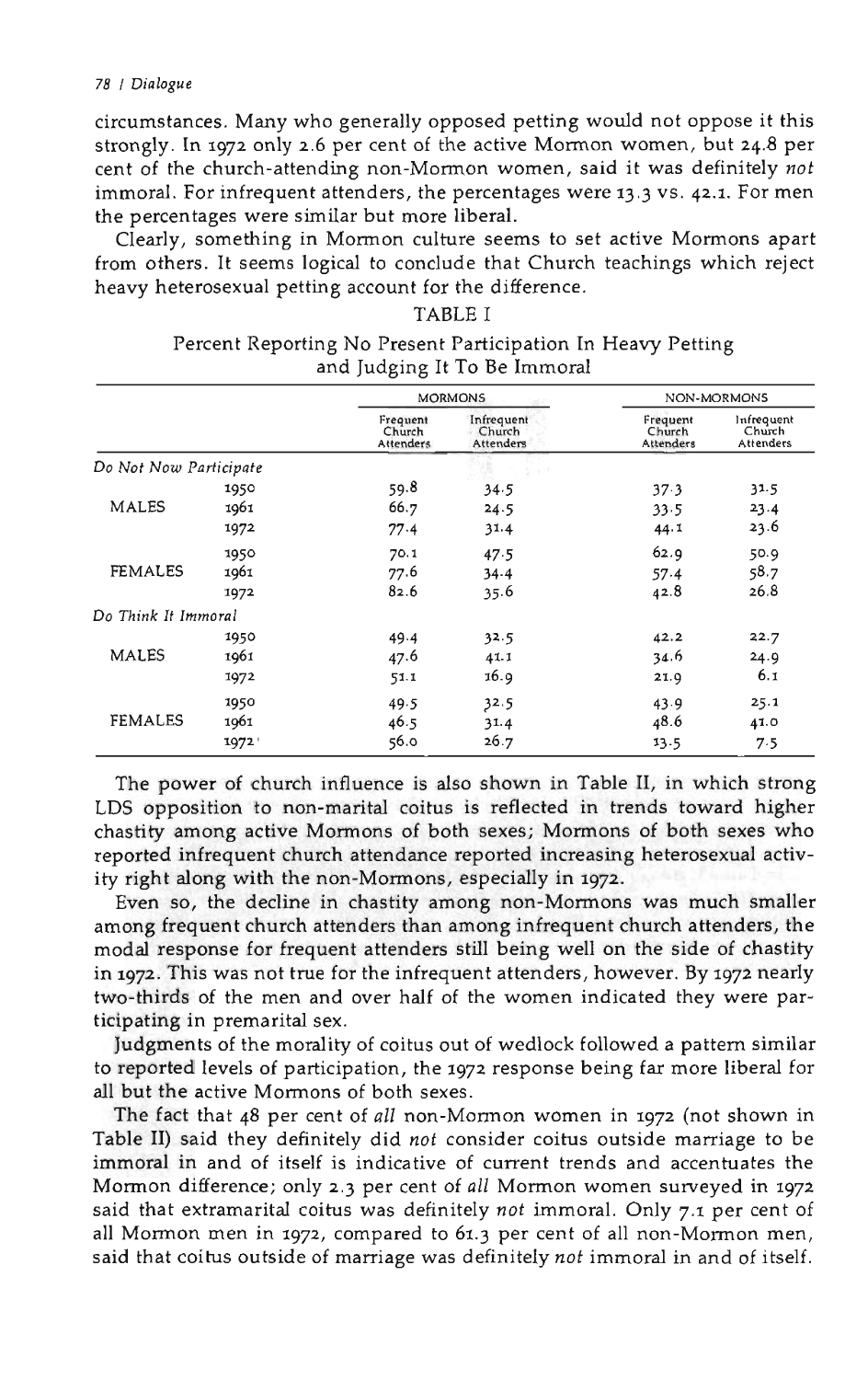#### TABLE II

|                        |      | <b>MORMONS</b>                  |                                   | NON-MORMONS                     |                                   |
|------------------------|------|---------------------------------|-----------------------------------|---------------------------------|-----------------------------------|
|                        |      | Frequent<br>Church<br>Attenders | Infrequent<br>Church<br>Attenders | Frequent<br>Church<br>Attenders | Infrequent<br>Church<br>Attenders |
| Do Not Now Participate |      |                                 |                                   |                                 |                                   |
| <b>MALES</b>           | 1950 | 91.8                            | 62.5                              | 66.6                            | 55.4                              |
|                        | 1961 | 94.5                            | 62.3                              | 74.2                            | 60.6                              |
|                        | 1972 | 96.2                            | 52.1                              | 63.0                            | 36.8                              |
| <b>FEMALES</b>         | 1950 | 95.6                            | 85.0                              | 90.4                            | 87.8                              |
|                        | 1961 | 96.7                            | 78.8                              | 93.9                            | 87.1                              |
|                        | 1972 | 97.0                            | 62.2                              | 70.8                            | 48.8                              |
| Do Think It Immoral    |      |                                 |                                   |                                 |                                   |
| MALES                  | 1950 | 66.8                            | 58.0                              | 64.3                            | 37.8                              |
|                        | 1961 | 57.0                            | 64.3                              | 61.7                            | 51.2                              |
|                        | 1972 | 59.2                            | 32.4                              | 31.4                            | 99                                |
| <b>FEMALES</b>         | 1950 | 57.1                            | 60.0                              | 67.8                            | 49.1                              |
|                        | 1961 | 57.5                            | 48.6                              | 72.7                            | 64.9                              |
|                        | 1972 | 62.7                            | 35.6                              | 32.7                            | 13.5                              |

# Percent Reporting No Present Participation In Coitus Out of Wedlock and Judging It To Be Immoral

Table III shows differences in reported masturbation, and follows a pattern similar to the responses on heavy petting and coitus, although differences by sex are much greater in this case. The great difference between male and female response could suggest that masturbation is predominantly a biological phenomenon, but the great difference in Mormon response by church attendance and the great increase in non-Mormon female indulgence in 1972 indicate that biological factors alone do not explain their behavior. Interestingly, all re-

## TABLE III

Percent Reporting No Present Participation In Masturbation and Judging It To Be Immoral

|                        |      | <b>MORMONS</b>                  |                                   | NON-MORMONS                     |                                   |
|------------------------|------|---------------------------------|-----------------------------------|---------------------------------|-----------------------------------|
|                        |      | Frequent<br>Church<br>Attenders | Infrequent<br>Church<br>Attenders | Frequent<br>Church<br>Attenders | Infrequent<br>Church<br>Attenders |
| Do Not Now Participate |      |                                 |                                   |                                 |                                   |
| <b>MALES</b>           | 1950 | 34.7                            | 29.3                              | 31.9                            | 32.4                              |
|                        | 1961 | 50.3                            | 29.1                              | $34 - 4$                        | 36.2                              |
|                        | 1972 | 65.1                            | 28.6                              | 32.2                            | 23.3                              |
| <b>FEMALES</b>         | 1950 | 86.9                            | 67.5                              | 82.8                            | 75.3                              |
|                        | 1961 | 89.2                            | 87.5                              | 87.8                            | 82.5                              |
|                        | 1972 | 92.0                            | 66.0                              | 70.0                            | 56.2                              |
| Do Think It Immoral    |      |                                 |                                   |                                 |                                   |
| <b>MALES</b>           | 1950 | 39.1                            | 30.8                              | 36.8                            | 24.2                              |
|                        | 1961 | 42.0                            | 42.9                              | 37.2<br>$\blacksquare$          | 25.4                              |
|                        | 1972 | 48.4                            | 16.9                              | 19.0                            | 8.7                               |
| <b>FEMALES</b>         | 1950 | 30.4                            | 35.0                              | 27.3                            | 16.7                              |
|                        | 1961 | 31.5                            | 25.7                              | 36.9                            | 29.3                              |
|                        | 1972 | 46.4                            | 26.7                              | 13.5                            | 5.6                               |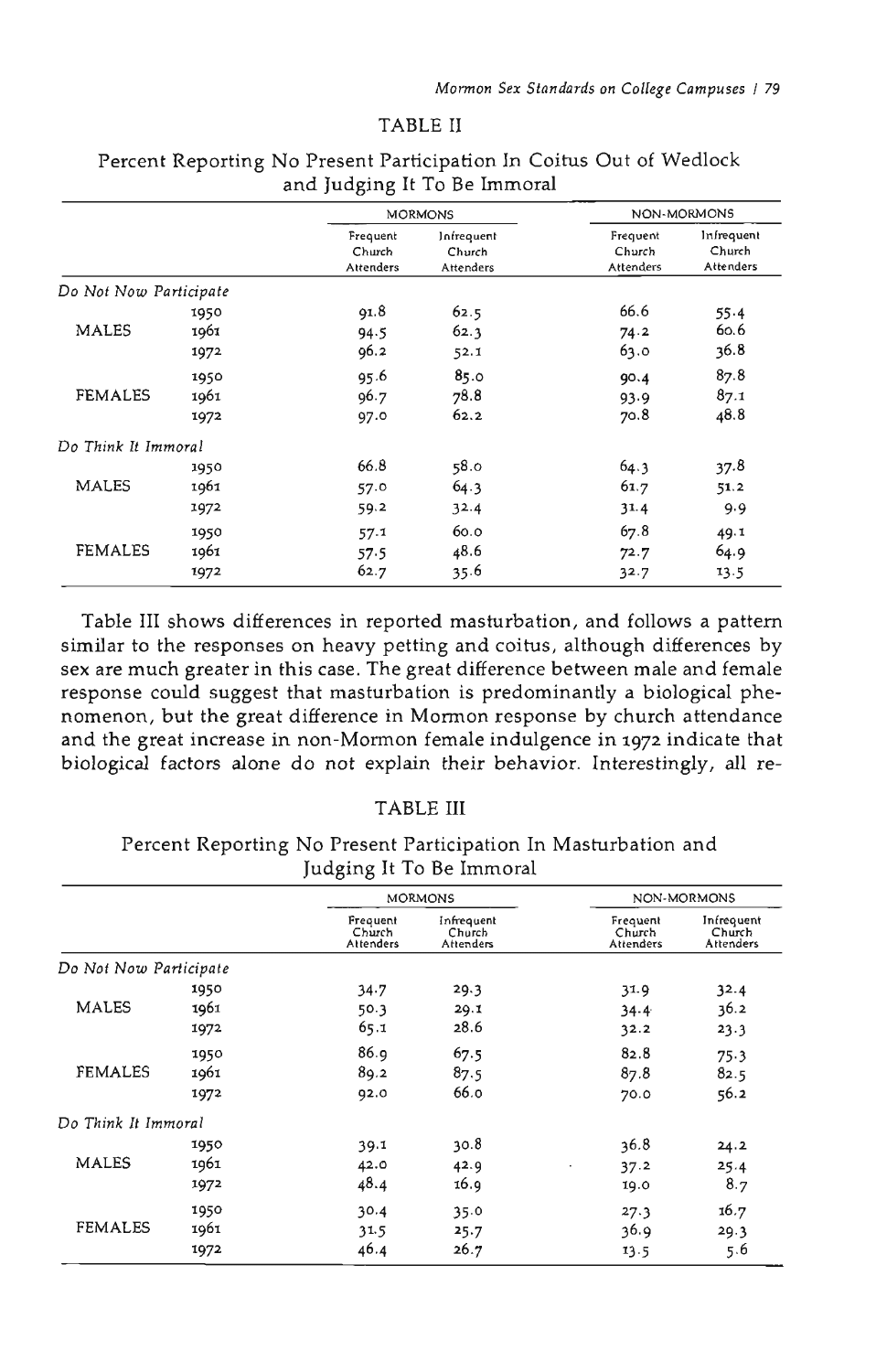#### *80 I Dialogue*

spondents but the Mormons of both sexes who reported frequent church attendance had become more liberal in their judgment of the morality of masturbation by 1972. The active Mormons had become more strict. Church influence is clearly reflected in these data. ,"«

## TABLE IV

|                        |      | <b>MORMONS</b>                  |                                   | NON-MORMONS                     |                                   |
|------------------------|------|---------------------------------|-----------------------------------|---------------------------------|-----------------------------------|
|                        |      | Frequent<br>Church<br>Attenders | Infrequent<br>Church<br>Attenders | Frequent<br>Church<br>Attenders | Infrequent<br>Church<br>Attenders |
| Do Not Now Participate |      |                                 |                                   |                                 |                                   |
|                        | 1950 | 97.3                            | 95.8                              | 95.1                            | 95.7                              |
| <b>MALES</b>           | 1961 | 98.4                            | 98.1                              | 98.9                            | 97.5                              |
|                        | 1972 | 98.7                            | 94.3                              | 98.5                            | 97.0                              |
| FEMALES                | 1950 | 97.8                            | 92.5                              | 99.4                            | 99.5                              |
|                        | 1961 | 99.4                            | 96.9                              | 99.1                            | 100.0                             |
|                        | 1972 | 99.7                            | 100.0                             | 98.5                            | 98.5                              |
| Do Think It Immoral    |      |                                 |                                   |                                 |                                   |
| MALES                  | 1950 | 61.0                            | 54.4                              | 60.5                            | 52.0                              |
|                        | 1961 | 52.4                            | 52.5                              | 67.6                            | 67.2                              |
|                        | 1972 | 60.3                            | 49.3                              | 44.5                            | 26.7                              |
| <b>FEMALES</b>         | 1950 | 47.2                            | 30.0                              | 48.8                            | 37.6                              |
|                        | 1961 | 44.7                            | 51.4                              | 57.9                            | 59.5                              |
|                        | 1972 | 55.5                            | 31.1                              | 30.1                            | 15.6                              |

### Percent Reporting No Present Participation In Homosexuality and Judging It To Be Immoral

The consistency of response over time concerning homosexuality was remarkable (Table IV). Homosexual behavior was definitely not popular with these college students. Very few women and only 10 to 13 per cent of the men reported past experimentation (except in 1950 when the figure was nearly 20 per cent for non-Mormon men).

Differences between Mormons and non-Mormons were generally negligible, and frequency of church attendance seemed to make little difference except for Mormon men in 1972. Judgment of the morality of homosexuality, however, showed a strong trend toward liberality, except for active Mormons of both sexes who remained constant (men) or became steadily less permissive over time (women).

These findings indicate that homosexual behavior is not common among college students and that it is not increasing; nevertheless, the majority of students in 1972, except active Mormons, were not prepared to say that such behavior was definitely immoral regardless of circumstances. Apparently, growing tolerance of others' behavior need not lead to greater participation in it. For college students, homosexuality remains a highly deviant activity.<sup>2</sup>

In summary, these findings show a clear trend toward greater acceptance of non-marital sexual behavior by non-Mormon college students. But Mormon students who reported frequent church attendance revealed a trend opposite to the prevailing pattern. These findings add to an ever increasing fund of knowledge demonstrating the strength of cultural influence on human behavior.